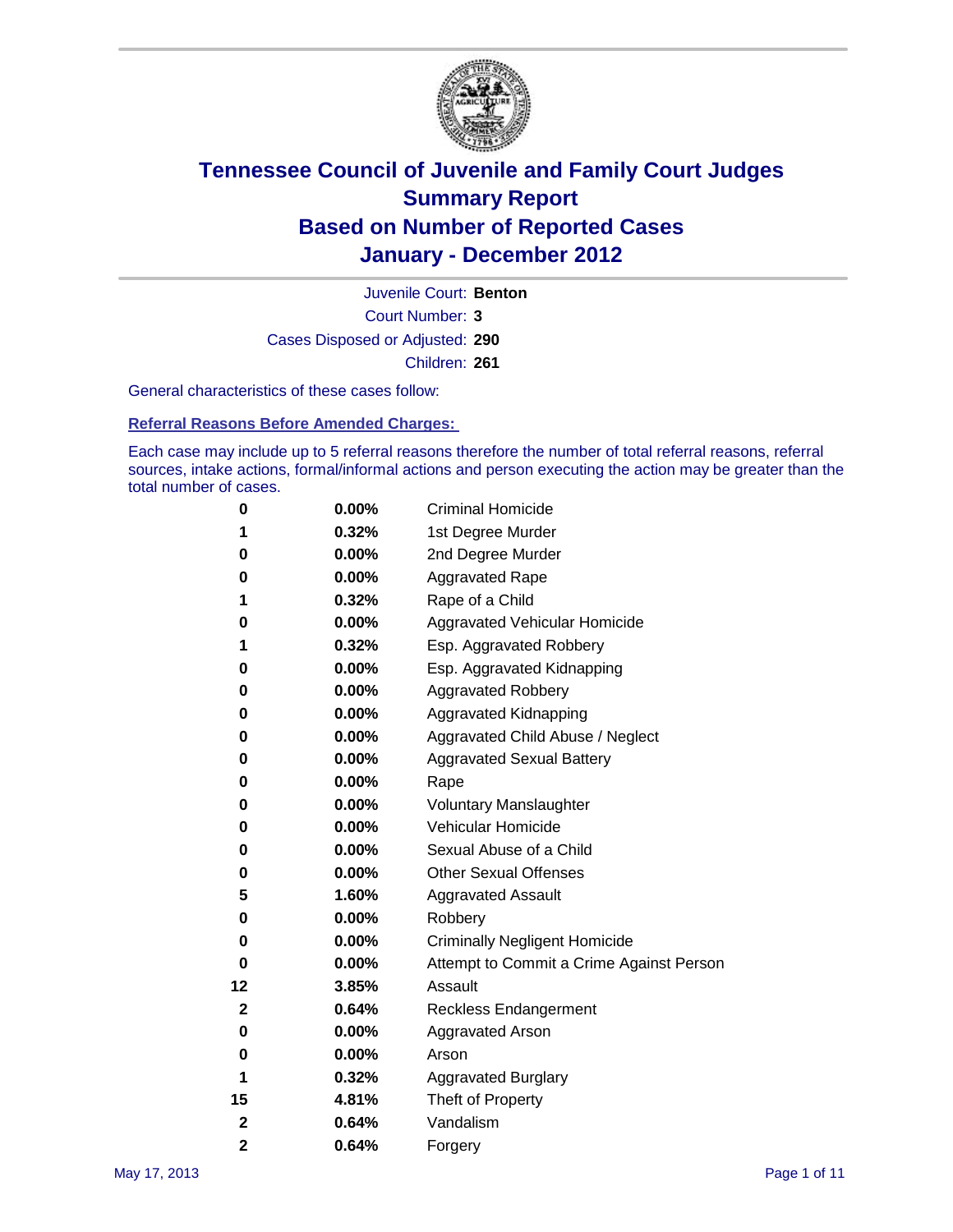

Juvenile Court: **Benton**

Court Number: **3**

Cases Disposed or Adjusted: **290**

Children: **261**

### **Referral Reasons Before Amended Charges:**

Each case may include up to 5 referral reasons therefore the number of total referral reasons, referral sources, intake actions, formal/informal actions and person executing the action may be greater than the total number of cases.

| 0            | 0.00% | <b>Worthless Checks</b>                                     |
|--------------|-------|-------------------------------------------------------------|
| 0            | 0.00% | Illegal Possession / Fraudulent Use of Credit / Debit Cards |
| 1            | 0.32% | <b>Burglary</b>                                             |
| 0            | 0.00% | Unauthorized Use of a Vehicle                               |
| 0            | 0.00% | <b>Cruelty to Animals</b>                                   |
| 0            | 0.00% | Sale of Controlled Substances                               |
| 2            | 0.64% | <b>Other Drug Offenses</b>                                  |
| 2            | 0.64% | <b>Possession of Controlled Substances</b>                  |
| 0            | 0.00% | <b>Criminal Attempt</b>                                     |
| 0            | 0.00% | Carrying Weapons on School Property                         |
| 1            | 0.32% | Unlawful Carrying / Possession of a Weapon                  |
| 0            | 0.00% | <b>Evading Arrest</b>                                       |
| 0            | 0.00% | Escape                                                      |
| 1            | 0.32% | Driving Under Influence (DUI)                               |
| 15           | 4.81% | Possession / Consumption of Alcohol                         |
| 1            | 0.32% | Resisting Stop, Frisk, Halt, Arrest or Search               |
| 0            | 0.00% | <b>Aggravated Criminal Trespass</b>                         |
| 0            | 0.00% | Harassment                                                  |
| 0            | 0.00% | Failure to Appear                                           |
| 1            | 0.32% | Filing a False Police Report                                |
| 0            | 0.00% | Criminal Impersonation                                      |
| 2            | 0.64% | <b>Disorderly Conduct</b>                                   |
| 1            | 0.32% | <b>Criminal Trespass</b>                                    |
| 0            | 0.00% | <b>Public Intoxication</b>                                  |
| 0            | 0.00% | Gambling                                                    |
| 31           | 9.94% | <b>Traffic</b>                                              |
| 0            | 0.00% | <b>Local Ordinances</b>                                     |
| $\mathbf{2}$ | 0.64% | Violation of Wildlife Regulations                           |
| 0            | 0.00% | Contempt of Court                                           |
| 6            | 1.92% | Violation of Probation                                      |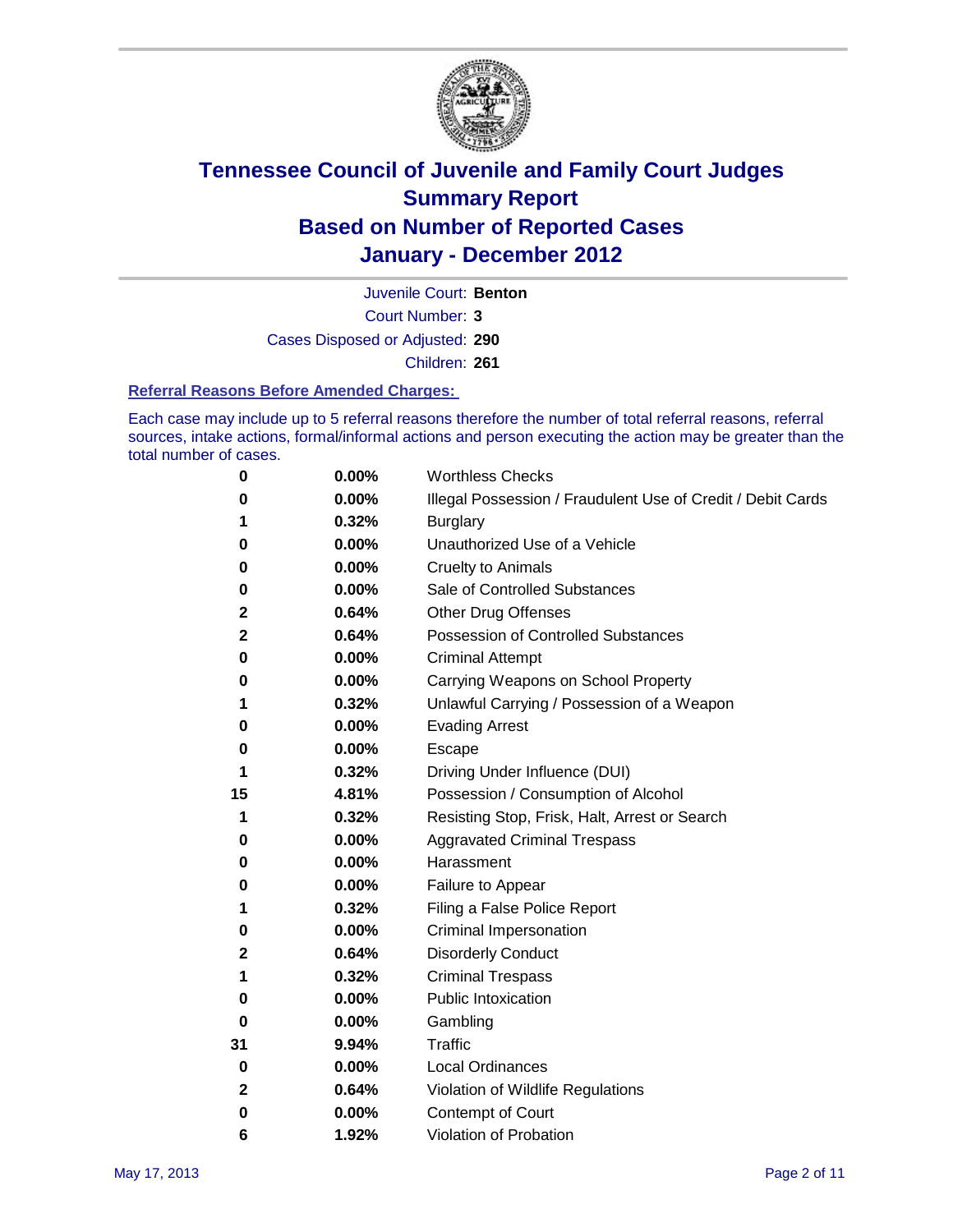

Court Number: **3** Juvenile Court: **Benton** Cases Disposed or Adjusted: **290** Children: **261**

#### **Referral Reasons Before Amended Charges:**

Each case may include up to 5 referral reasons therefore the number of total referral reasons, referral sources, intake actions, formal/informal actions and person executing the action may be greater than the total number of cases.

| $\bf{0}$     | 0.00%   | Violation of Aftercare                 |
|--------------|---------|----------------------------------------|
| 17           | 5.45%   | <b>Unruly Behavior</b>                 |
| 27           | 8.65%   | Truancy                                |
| 1            | 0.32%   | In-State Runaway                       |
| $\mathbf 0$  | 0.00%   | Out-of-State Runaway                   |
| 3            | 0.96%   | Possession of Tobacco Products         |
| 0            | 0.00%   | Violation of a Valid Court Order       |
| $\bf{0}$     | 0.00%   | Violation of Curfew                    |
| 0            | 0.00%   | Sexually Abused Child                  |
| 0            | 0.00%   | <b>Physically Abused Child</b>         |
| 1            | 0.32%   | Dependency / Neglect                   |
| $\bf{0}$     | 0.00%   | Termination of Parental Rights         |
| $\bf{0}$     | 0.00%   | <b>Violation of Pretrial Diversion</b> |
| 0            | 0.00%   | Violation of Informal Adjustment       |
| 0            | 0.00%   | <b>Judicial Review</b>                 |
| 0            | 0.00%   | <b>Administrative Review</b>           |
| $\bf{0}$     | 0.00%   | <b>Foster Care Review</b>              |
| 39           | 12.50%  | Custody                                |
| $\bf{0}$     | 0.00%   | Visitation                             |
| $\mathbf{2}$ | 0.64%   | Paternity / Legitimation               |
| 104          | 33.33%  | <b>Child Support</b>                   |
| 0            | 0.00%   | <b>Request for Medical Treatment</b>   |
| $\bf{0}$     | 0.00%   | <b>Consent to Marry</b>                |
| 10           | 3.21%   | Other                                  |
| 312          | 100.00% | <b>Total Referrals</b>                 |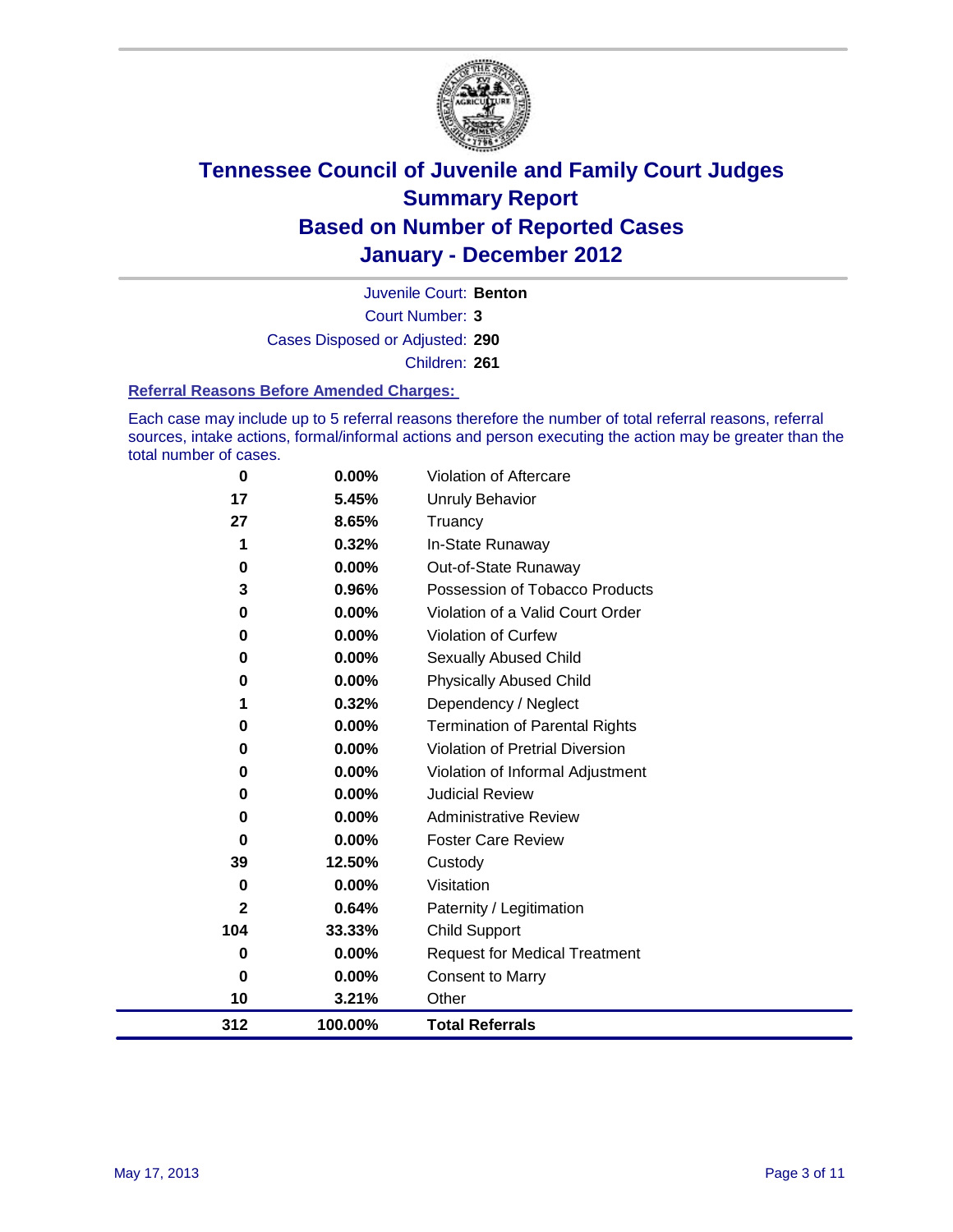

|                            | Juvenile Court: Benton          |                                   |  |  |  |
|----------------------------|---------------------------------|-----------------------------------|--|--|--|
|                            | Court Number: 3                 |                                   |  |  |  |
|                            | Cases Disposed or Adjusted: 290 |                                   |  |  |  |
|                            |                                 | Children: 261                     |  |  |  |
| <b>Referral Sources: 1</b> |                                 |                                   |  |  |  |
| 117                        | 37.50%                          | Law Enforcement                   |  |  |  |
| 13                         | 4.17%                           | Parents                           |  |  |  |
| 0                          | 0.00%                           | <b>Relatives</b>                  |  |  |  |
| 0                          | $0.00\%$                        | Self                              |  |  |  |
| 3                          | 0.96%                           | School                            |  |  |  |
| 0                          | 0.00%                           | <b>CSA</b>                        |  |  |  |
| 70                         | 22.44%                          | <b>DCS</b>                        |  |  |  |
| 1                          | 0.32%                           | <b>Other State Department</b>     |  |  |  |
| 72                         | 23.08%                          | <b>District Attorney's Office</b> |  |  |  |
| 35                         | 11.22%                          | <b>Court Staff</b>                |  |  |  |
| 0                          | 0.00%                           | Social Agency                     |  |  |  |
| 0                          | $0.00\%$                        | <b>Other Court</b>                |  |  |  |
| 0                          | 0.00%                           | Victim                            |  |  |  |
| 0                          | 0.00%                           | Child & Parent                    |  |  |  |
| 0                          | 0.00%                           | Hospital                          |  |  |  |
| 0                          | 0.00%                           | Unknown                           |  |  |  |
| 1                          | 0.32%                           | Other                             |  |  |  |
| 312                        | 100.00%                         | <b>Total Referral Sources</b>     |  |  |  |

### **Age of Child at Referral: 2**

| 261      | 100.00% | <b>Total Child Count</b> |  |
|----------|---------|--------------------------|--|
| $\bf{0}$ | 0.00%   | <b>Unknown</b>           |  |
| 1        | 0.38%   | Ages 19 and Over         |  |
| 52       | 19.92%  | Ages 17 through 18       |  |
| 49       | 18.77%  | Ages 15 through 16       |  |
| 23       | 8.81%   | Ages 13 through 14       |  |
| 19       | 7.28%   | Ages 11 through 12       |  |
| 117      | 44.83%  | Ages 10 and Under        |  |
|          |         |                          |  |

<sup>1</sup> If different than number of Referral Reasons (312), verify accuracy of your court's data.

<sup>2</sup> One child could be counted in multiple categories, verify accuracy of your court's data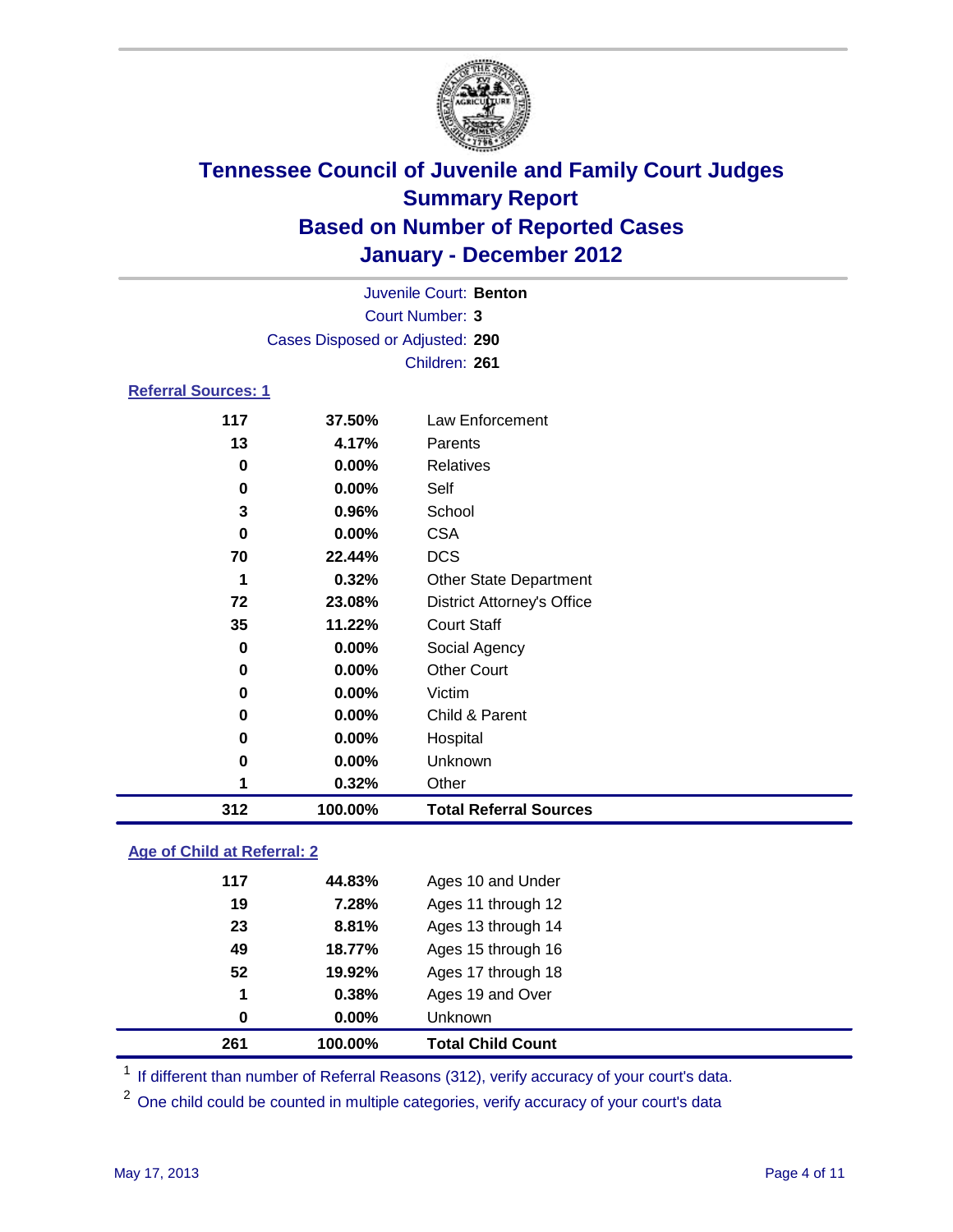

|                                         | Juvenile Court: Benton          |                          |  |  |
|-----------------------------------------|---------------------------------|--------------------------|--|--|
| <b>Court Number: 3</b>                  |                                 |                          |  |  |
|                                         | Cases Disposed or Adjusted: 290 |                          |  |  |
|                                         |                                 | Children: 261            |  |  |
| Sex of Child: 1                         |                                 |                          |  |  |
| 156                                     | 59.77%                          | Male                     |  |  |
| 105                                     | 40.23%                          | Female                   |  |  |
| $\mathbf 0$                             | 0.00%                           | Unknown                  |  |  |
| 261                                     | 100.00%                         | <b>Total Child Count</b> |  |  |
| Race of Child: 1                        |                                 |                          |  |  |
| 251                                     | 96.17%                          | White                    |  |  |
| 8                                       | 3.07%                           | African American         |  |  |
| $\mathbf 0$                             | 0.00%                           | Native American          |  |  |
| 0                                       | 0.00%                           | Asian                    |  |  |
| $\mathbf 2$                             | 0.77%                           | Mixed                    |  |  |
| $\mathbf 0$                             | 0.00%                           | Unknown                  |  |  |
| 261                                     | 100.00%                         | <b>Total Child Count</b> |  |  |
| <b>Hispanic Origin: 1</b>               |                                 |                          |  |  |
| 1                                       | 0.38%                           | Yes                      |  |  |
| 260                                     | 99.62%                          | No                       |  |  |
| $\mathbf 0$                             | 0.00%                           | Unknown                  |  |  |
| 261                                     | 100.00%                         | <b>Total Child Count</b> |  |  |
| <b>School Enrollment of Children: 1</b> |                                 |                          |  |  |
| 179                                     | 68.58%                          | Yes                      |  |  |
| 76                                      | 29.12%                          | <b>No</b>                |  |  |
| 6                                       | 2.30%                           | Unknown                  |  |  |
| 261                                     | 100.00%                         | <b>Total Child Count</b> |  |  |

One child could be counted in multiple categories, verify accuracy of your court's data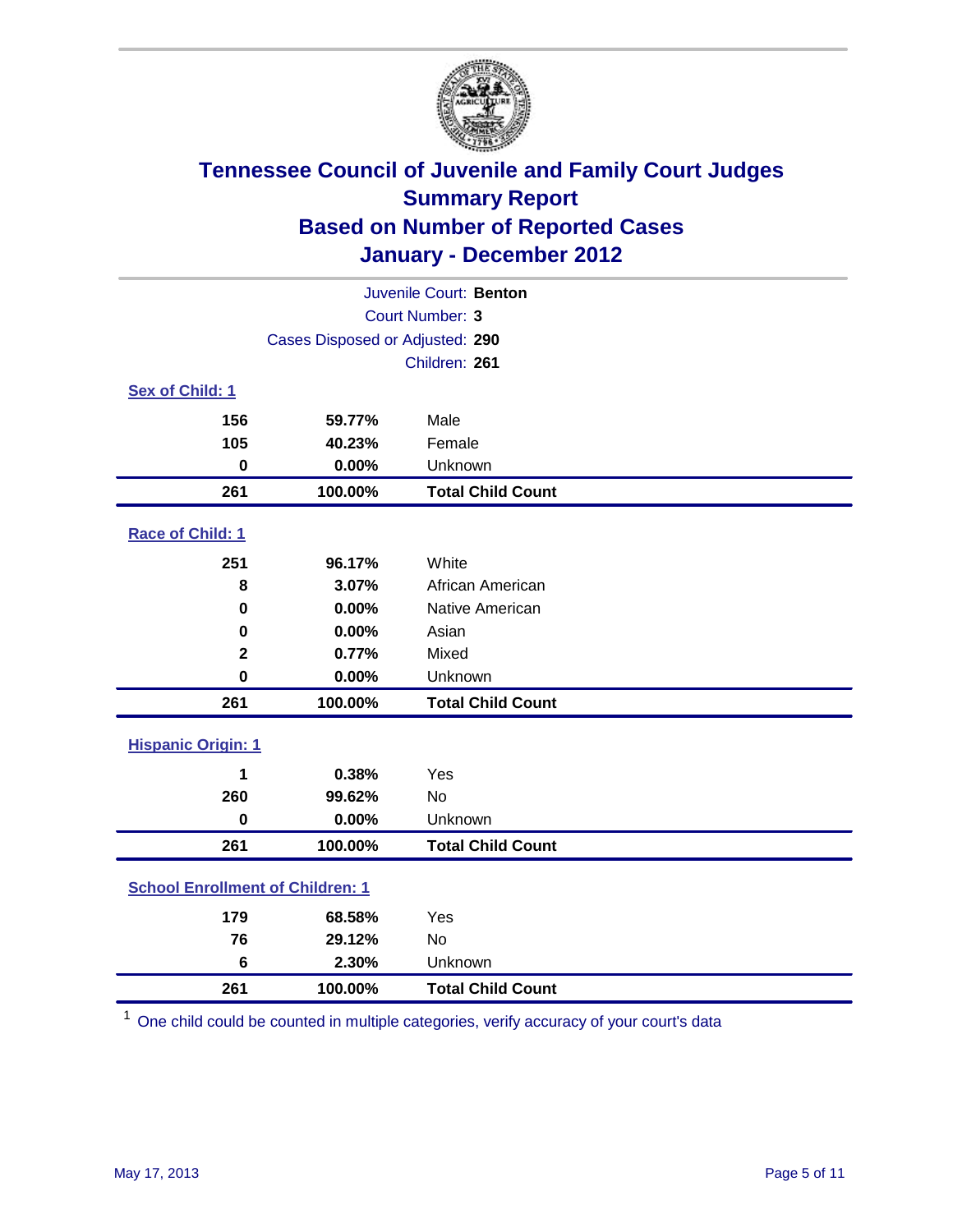

Court Number: **3** Juvenile Court: **Benton** Cases Disposed or Adjusted: **290** Children: **261**

### **Living Arrangement of Child at Time of Referral: 1**

| 261 | 100.00%  | <b>Total Child Count</b>     |
|-----|----------|------------------------------|
| 0   | $0.00\%$ | Other                        |
| 3   | 1.15%    | Unknown                      |
| 0   | $0.00\%$ | Independent                  |
| 0   | 0.00%    | In an Institution            |
| 2   | 0.77%    | In a Residential Center      |
| 0   | 0.00%    | In a Group Home              |
| 4   | 1.53%    | With Foster Family           |
| 0   | 0.00%    | With Adoptive Parents        |
| 32  | 12.26%   | <b>With Relatives</b>        |
| 36  | 13.79%   | With Father                  |
| 160 | 61.30%   | With Mother                  |
| 0   | 0.00%    | With Mother and Stepfather   |
| 0   | $0.00\%$ | With Father and Stepmother   |
| 24  | 9.20%    | With Both Biological Parents |
|     |          |                              |

#### **Type of Detention: 2**

| 290      | 100.00%  | <b>Total Detention Count</b> |  |
|----------|----------|------------------------------|--|
| 0        | $0.00\%$ | Other                        |  |
| 290      | 100.00%  | Does Not Apply               |  |
| 0        | 0.00%    | Unknown                      |  |
| 0        | 0.00%    | <b>Psychiatric Hospital</b>  |  |
| $\bf{0}$ | 0.00%    | Jail - No Separation         |  |
| 0        | $0.00\%$ | Jail - Partial Separation    |  |
| 0        | $0.00\%$ | Jail - Complete Separation   |  |
| 0        | 0.00%    | Juvenile Detention Facility  |  |
| 0        | $0.00\%$ | Non-Secure Placement         |  |
|          |          |                              |  |

<sup>1</sup> One child could be counted in multiple categories, verify accuracy of your court's data

<sup>2</sup> If different than number of Cases (290) verify accuracy of your court's data.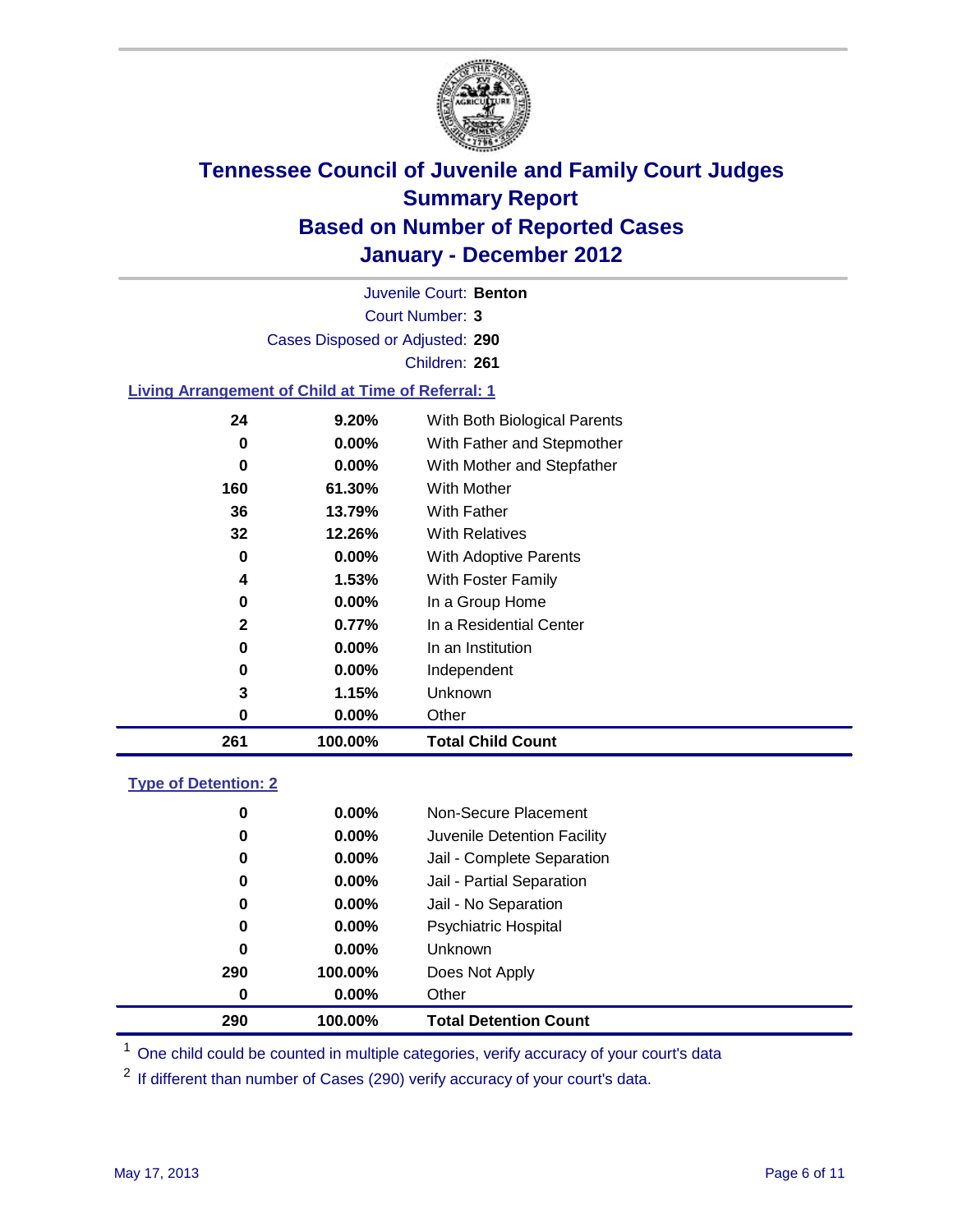

| Juvenile Court: Benton                             |                                               |                                     |  |  |  |
|----------------------------------------------------|-----------------------------------------------|-------------------------------------|--|--|--|
|                                                    | <b>Court Number: 3</b>                        |                                     |  |  |  |
|                                                    | Cases Disposed or Adjusted: 290               |                                     |  |  |  |
|                                                    |                                               | Children: 261                       |  |  |  |
| <b>Placement After Secure Detention Hearing: 1</b> |                                               |                                     |  |  |  |
| $\mathbf 0$                                        | 0.00%<br>Returned to Prior Living Arrangement |                                     |  |  |  |
| 0                                                  | $0.00\%$                                      | Juvenile Detention Facility         |  |  |  |
| 0                                                  | 0.00%                                         | Jail                                |  |  |  |
| 0                                                  | 0.00%                                         | Shelter / Group Home                |  |  |  |
| 0                                                  | 0.00%                                         | <b>Foster Family Home</b>           |  |  |  |
| 0                                                  | 0.00%                                         | Psychiatric Hospital                |  |  |  |
| 0                                                  | 0.00%                                         | Unknown                             |  |  |  |
| 290                                                | 100.00%                                       | Does Not Apply                      |  |  |  |
| 0                                                  | 0.00%                                         | Other                               |  |  |  |
| 290                                                | 100.00%                                       | <b>Total Placement Count</b>        |  |  |  |
| <b>Intake Actions: 2</b>                           |                                               |                                     |  |  |  |
| 312                                                | 100.00%                                       | <b>Petition Filed</b>               |  |  |  |
| $\bf{0}$                                           | 0.00%                                         | <b>Motion Filed</b>                 |  |  |  |
| $\bf{0}$                                           | 0.00%                                         | <b>Citation Processed</b>           |  |  |  |
| $\bf{0}$                                           | 0.00%                                         | Notification of Paternity Processed |  |  |  |
| 0                                                  | 0.00%                                         | Scheduling of Judicial Review       |  |  |  |
| 0                                                  | 0.00%                                         | Scheduling of Administrative Review |  |  |  |
| 0                                                  | 0.00%                                         | Scheduling of Foster Care Review    |  |  |  |
| 0                                                  | 0.00%                                         | Unknown                             |  |  |  |
| 0                                                  | 0.00%                                         | Does Not Apply                      |  |  |  |
| 0                                                  | 0.00%                                         | Other                               |  |  |  |

<sup>1</sup> If different than number of Cases (290) verify accuracy of your court's data.

**100.00% Total Intake Count**

<sup>2</sup> If different than number of Referral Reasons (312), verify accuracy of your court's data.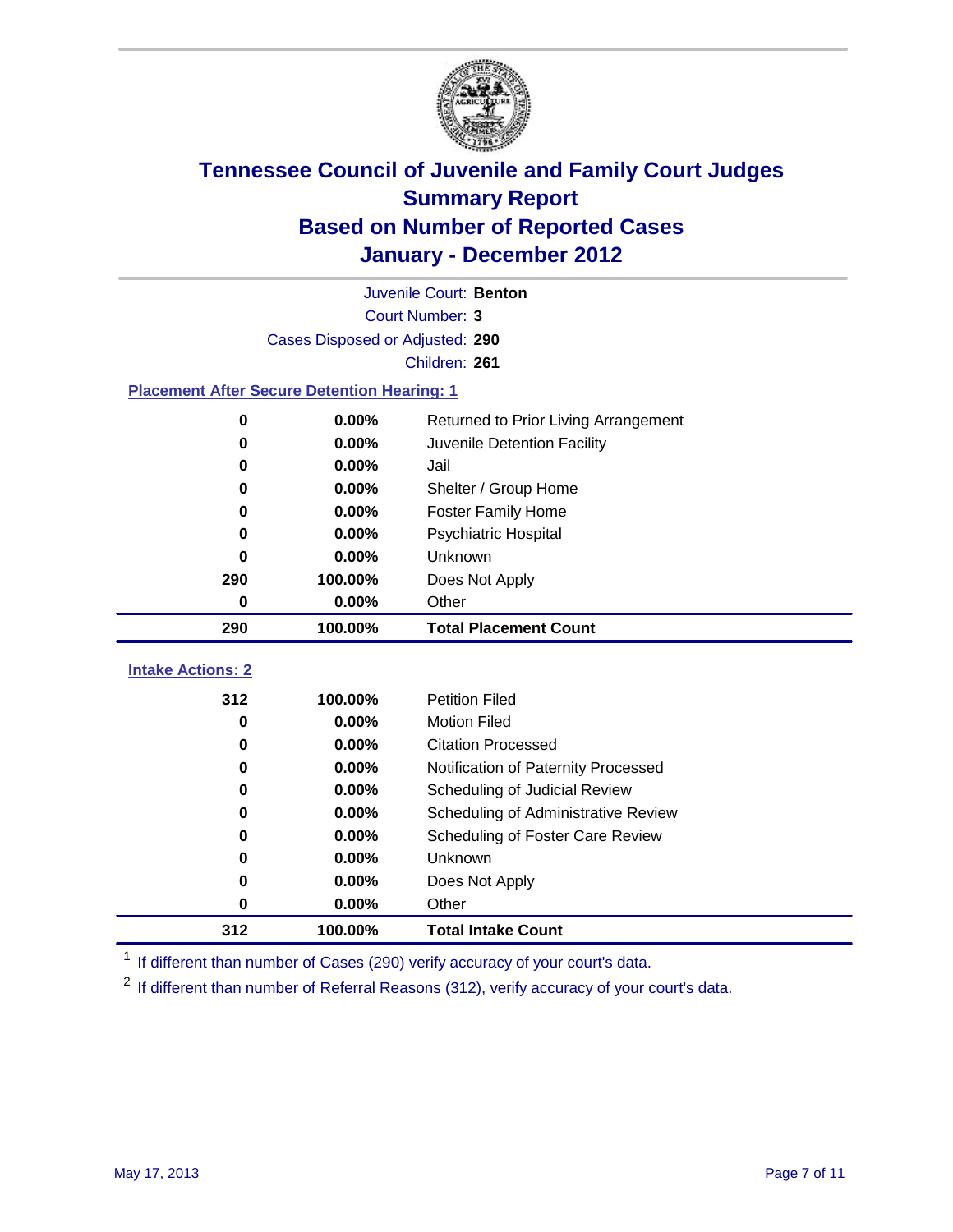

Court Number: **3** Juvenile Court: **Benton** Cases Disposed or Adjusted: **290** Children: **261**

### **Last Grade Completed by Child: 1**

| 261 | 100.00% | <b>Total Child Count</b> |
|-----|---------|--------------------------|
| 75  | 28.74%  | Other                    |
| 12  | 4.60%   | Unknown                  |
| 0   | 0.00%   | Never Attended School    |
| 1   | 0.38%   | Graduated                |
| 3   | 1.15%   | <b>GED</b>               |
| 0   | 0.00%   | Non-Graded Special Ed    |
| 0   | 0.00%   | 12th Grade               |
| 36  | 13.79%  | 11th Grade               |
| 15  | 5.75%   | 10th Grade               |
| 38  | 14.56%  | 9th Grade                |
| 8   | 3.07%   | 8th Grade                |
| 13  | 4.98%   | 7th Grade                |
| 4   | 1.53%   | 6th Grade                |
| 8   | 3.07%   | 5th Grade                |
| 8   | 3.07%   | 4th Grade                |
| 21  | 8.05%   | 3rd Grade                |
| 7   | 2.68%   | 2nd Grade                |
| 12  | 4.60%   | 1st Grade                |
| 0   | 0.00%   | Kindergarten             |
| 0   | 0.00%   | Preschool                |
| 0   | 0.00%   | Too Young for School     |

### **Enrolled in Special Education: 1**

| 0   | $0.00\%$ | Yes                      |
|-----|----------|--------------------------|
| 261 | 100.00%  | No                       |
|     | $0.00\%$ | Unknown                  |
| 261 | 100.00%  | <b>Total Child Count</b> |

One child could be counted in multiple categories, verify accuracy of your court's data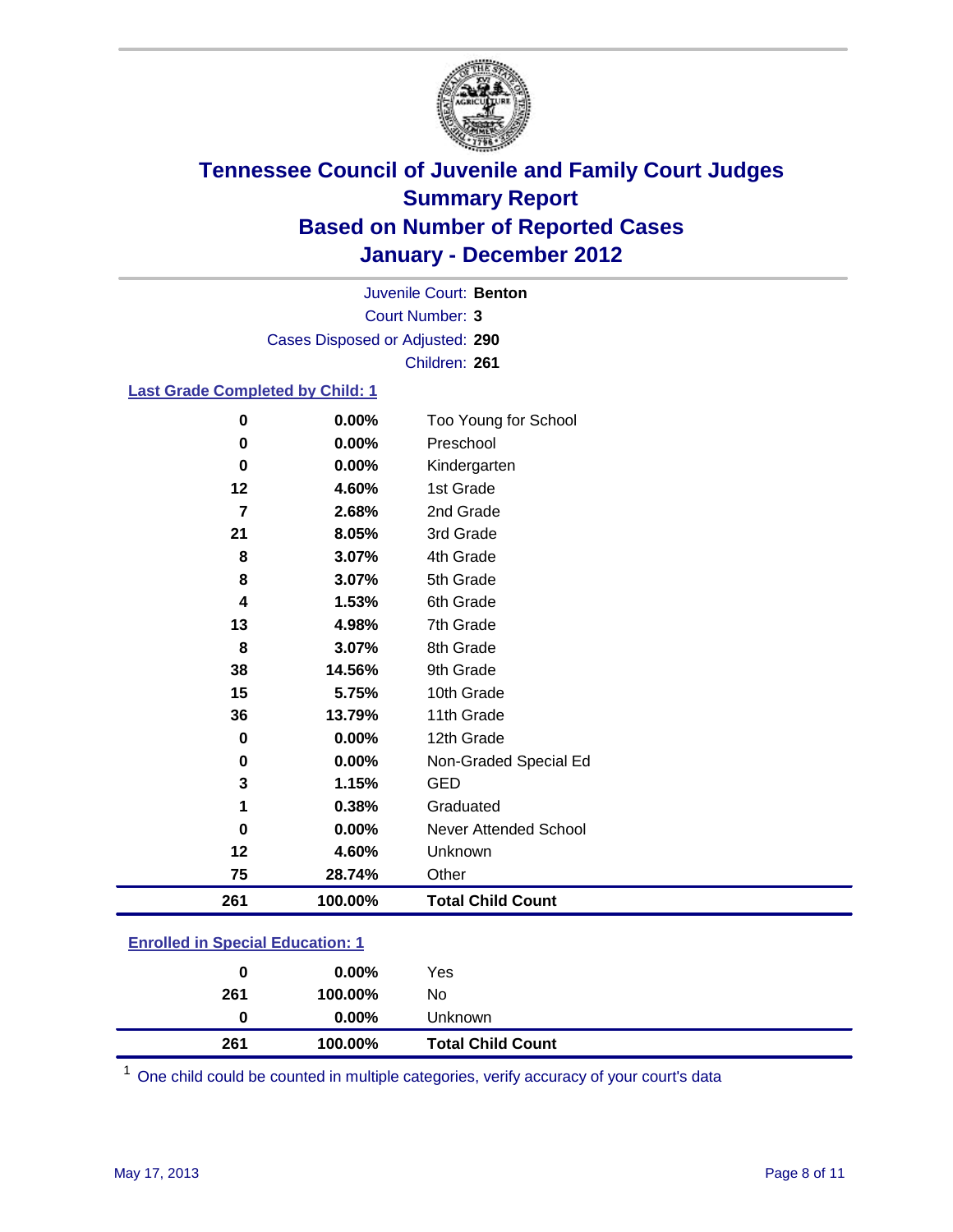

|                              | Juvenile Court: Benton          |                           |  |  |
|------------------------------|---------------------------------|---------------------------|--|--|
|                              |                                 | Court Number: 3           |  |  |
|                              | Cases Disposed or Adjusted: 290 |                           |  |  |
|                              |                                 | Children: 261             |  |  |
| <b>Action Executed By: 1</b> |                                 |                           |  |  |
| 296                          | 94.87%                          | Judge                     |  |  |
| 0                            | 0.00%                           | Magistrate                |  |  |
| 16                           | 5.13%                           | <b>YSO</b>                |  |  |
| 0                            | 0.00%                           | Other                     |  |  |
| 0                            | 0.00%                           | Unknown                   |  |  |
| 312                          | 100.00%                         | <b>Total Action Count</b> |  |  |

### **Formal / Informal Actions: 1**

| 23           | 7.37%    | Dismissed                                        |
|--------------|----------|--------------------------------------------------|
| $\mathbf{2}$ | 0.64%    | Retired / Nolle Prosequi                         |
| 4            | 1.28%    | <b>Complaint Substantiated Delinquent</b>        |
|              | 0.32%    | <b>Complaint Substantiated Status Offender</b>   |
| 0            | $0.00\%$ | <b>Complaint Substantiated Dependent/Neglect</b> |
| 0            | $0.00\%$ | <b>Complaint Substantiated Abused</b>            |
| 0            | $0.00\%$ | <b>Complaint Substantiated Mentally III</b>      |
| 18           | 5.77%    | Informal Adjustment                              |
| 12           | 3.85%    | <b>Pretrial Diversion</b>                        |
| $\mathbf{2}$ | 0.64%    | <b>Transfer to Adult Court Hearing</b>           |
| 0            | $0.00\%$ | Charges Cleared by Transfer to Adult Court       |
| 249          | 79.81%   | Special Proceeding                               |
| 0            | $0.00\%$ | <b>Review Concluded</b>                          |
| 0            | $0.00\%$ | Case Held Open                                   |
|              | 0.32%    | Other                                            |
| 0            | $0.00\%$ | Unknown                                          |
| 312          | 100.00%  | <b>Total Action Count</b>                        |

<sup>1</sup> If different than number of Referral Reasons (312), verify accuracy of your court's data.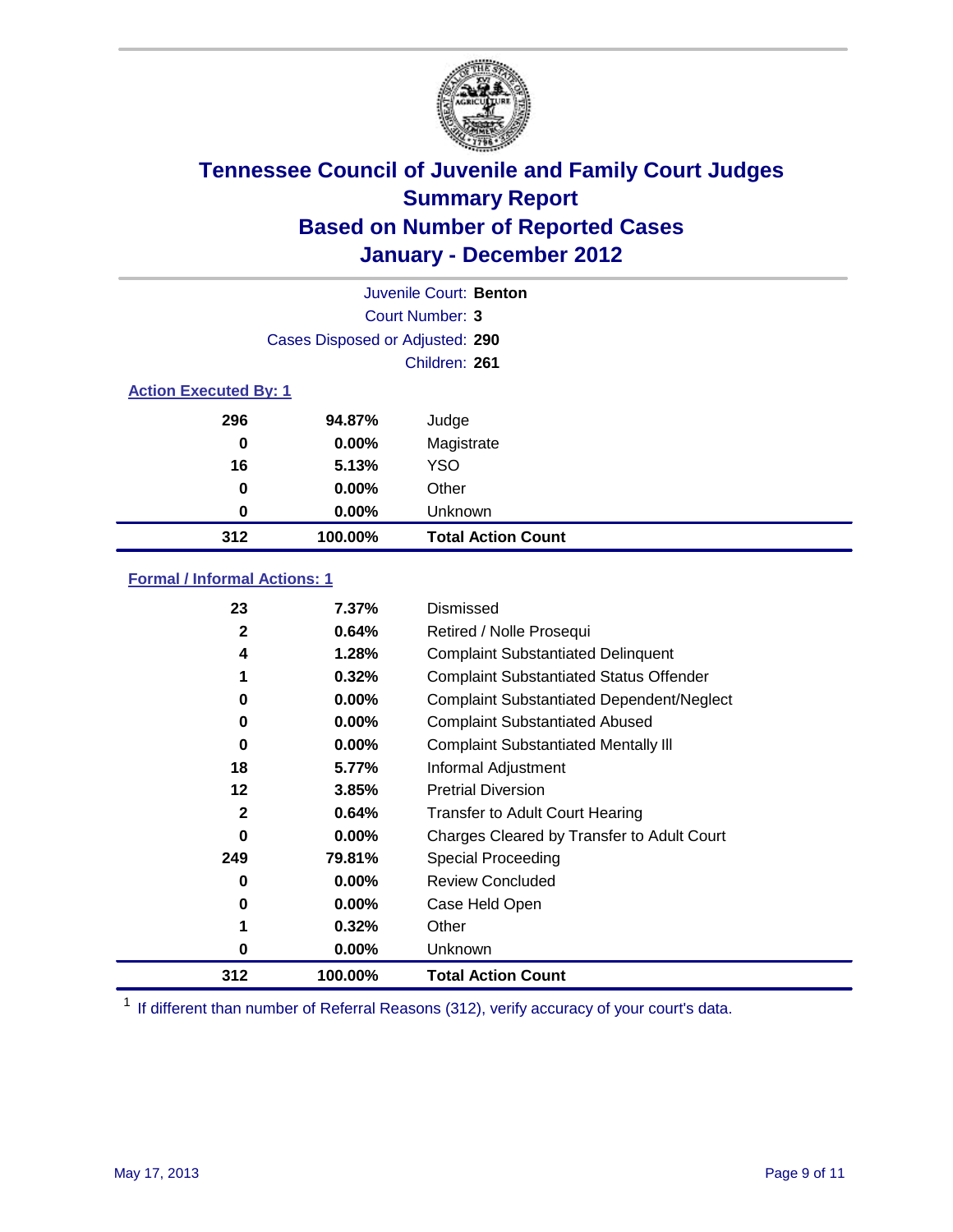

|                       |                                 | Juvenile Court: Benton                                |
|-----------------------|---------------------------------|-------------------------------------------------------|
|                       |                                 | <b>Court Number: 3</b>                                |
|                       | Cases Disposed or Adjusted: 290 |                                                       |
|                       |                                 | Children: 261                                         |
| <b>Case Outcomes:</b> |                                 | There can be multiple outcomes for one child or case. |
| 69                    | 12.39%                          | <b>Case Dismissed</b>                                 |
| 1                     | 0.18%                           | Case Retired or Nolle Prosequi                        |
| 77                    | 13.82%                          | Warned / Counseled                                    |
| 1                     | 0.18%                           | <b>Held Open For Review</b>                           |
| 26                    | 4.67%                           | Supervision / Probation to Juvenile Court             |
| 30                    | 5.39%                           | <b>Probation to Parents</b>                           |
| $\mathbf{2}$          | 0.36%                           | Referral to Another Entity for Supervision / Service  |
| 22                    | 3.95%                           | Referred for Mental Health Counseling                 |
| 12                    | 2.15%                           | Referred for Alcohol and Drug Counseling              |
| 1                     | 0.18%                           | <b>Referred to Alternative School</b>                 |
| 0                     | 0.00%                           | Referred to Private Child Agency                      |
| 0                     | 0.00%                           | Referred to Defensive Driving School                  |
| 0                     | 0.00%                           | Referred to Alcohol Safety School                     |
| 2                     | 0.36%                           | Referred to Juvenile Court Education-Based Program    |
| 2                     | 0.36%                           | Driver's License Held Informally                      |
| 0                     | 0.00%                           | <b>Voluntary Placement with DMHMR</b>                 |
| 0                     | 0.00%                           | <b>Private Mental Health Placement</b>                |
| 0                     | 0.00%                           | <b>Private MR Placement</b>                           |
| 0                     | 0.00%                           | Placement with City/County Agency/Facility            |
| 0                     | 0.00%                           | Placement with Relative / Other Individual            |
| 7                     | 1.26%                           | Fine                                                  |
| 18                    | 3.23%                           | <b>Public Service</b>                                 |
| 8                     | 1.44%                           | Restitution                                           |
| 0                     | 0.00%                           | <b>Runaway Returned</b>                               |
| 19                    | 3.41%                           | No Contact Order                                      |
| 0                     | 0.00%                           | Injunction Other than No Contact Order                |
| 5                     | 0.90%                           | <b>House Arrest</b>                                   |
| 6                     | 1.08%                           | <b>Court Defined Curfew</b>                           |
| 0                     | 0.00%                           | Dismissed from Informal Adjustment                    |
| 0                     | 0.00%                           | <b>Dismissed from Pretrial Diversion</b>              |
| 0                     | 0.00%                           | Released from Probation                               |
| 1                     | 0.18%                           | <b>Transferred to Adult Court</b>                     |
| 0                     | $0.00\%$                        | <b>DMHMR Involuntary Commitment</b>                   |